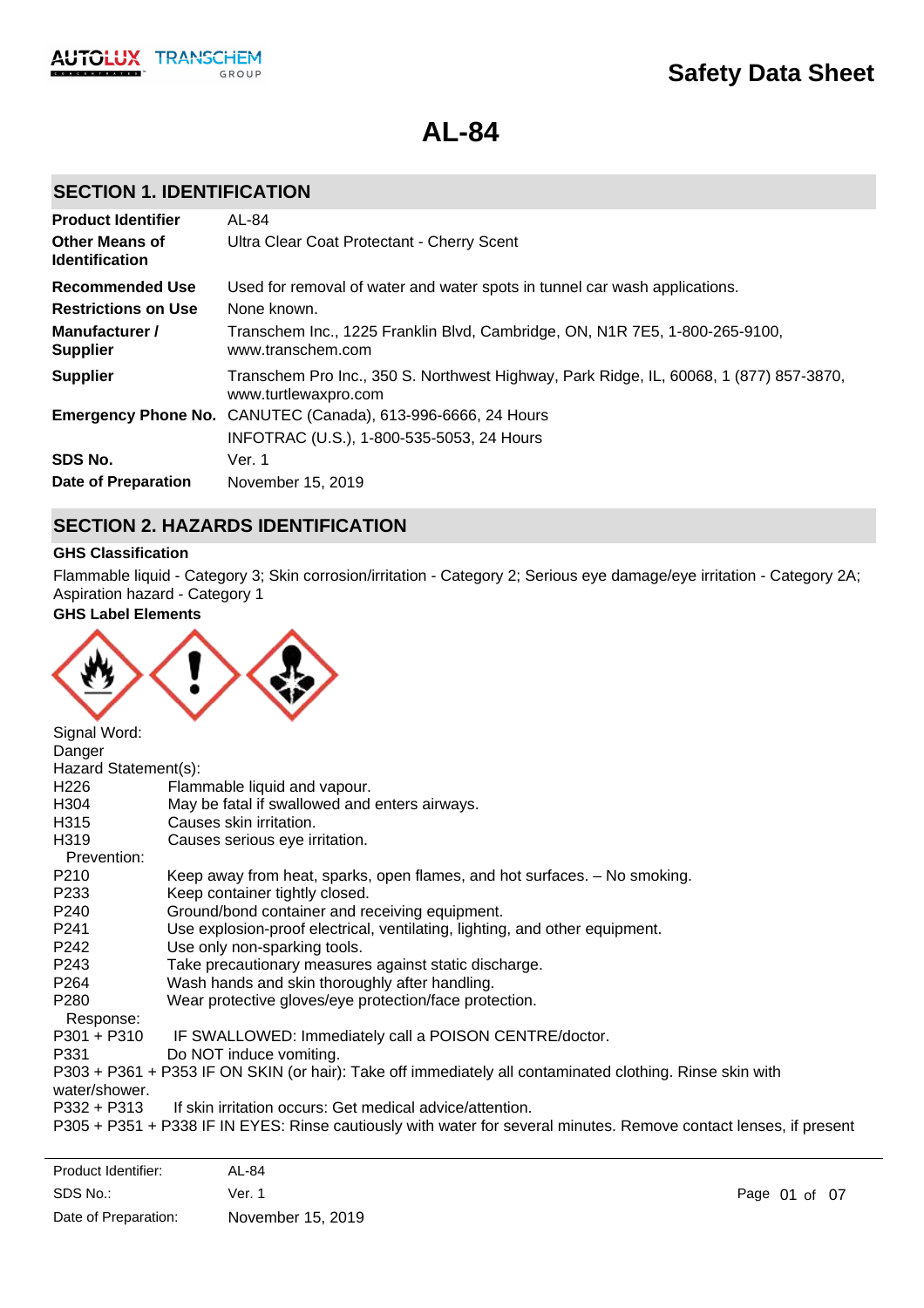and easy to do. Continue rinsing.

P337 + P313 If eye irritation persists: Get medical advice/attention.

P370 + P378 In case of fire: Use dry chemical powder, appropriate foam to extinguish.

Storage: P403 + P235 Store in a well-ventilated place. Keep cool. P405 Store locked up.

Disposal:

P501 Dispose of contents/container in accordance with local, regional, national and international regulations. **Other Hazards**

None known.

# **SECTION 3. COMPOSITION/INFORMATION ON INGREDIENTS**

| <b>Chemical Name</b>                                              | <b>CAS No.</b> | %       | <b>Other Identifiers</b>                             |
|-------------------------------------------------------------------|----------------|---------|------------------------------------------------------|
| Quaternary ammonium compounds, dicoco<br>alkyldimethyl, chlorides | 61789-77-3     | 10-30   | Di-Alkyl Quaternary<br>ammonium chloride             |
| Distillates (Petroleum), Hydrotreated Middle                      | 64742-46-7     | 10-30   | Mineral Seal Oil                                     |
| Amines, C14-18 and C16-18-unsatd. alkyl,<br>ethoxylated           | 68155-39-5     | $3 - 7$ | <b>Ethoxylated Fatty Acid Amine</b>                  |
| 2-Propanol                                                        | 67-63-0        | $3 - 7$ | Isopropyl Alcohol                                    |
| 2-Butoxyethanol                                                   | 111-76-2       | $1 - 5$ | Ethylene glycol monobutyl<br>ether, Butyl Cellosolve |

### **Notes**

The specific chemical identity and/or exact percentage of composition (concentration) has been withheld as a trade secret.

# **SECTION 4. FIRST-AID MEASURES**

### **First-aid Measures**

### **Inhalation**

Move to fresh air. Get medical advice/attention if you feel unwell or are concerned.

## **Skin Contact**

Take off contaminated clothing, shoes and leather goods (e.g. watchbands, belts). Immediately wash gently and thoroughly with lukewarm, gently flowing water and mild soap for 15-20 minutes. If skin irritation occurs get medical advice/attention. Thoroughly clean clothing, shoes and leather goods before reuse or dispose of safely.

## **Eye Contact**

Immediately rinse the contaminated eye(s) with lukewarm, gently flowing water for 15-20 minutes, while holding the eyelid(s) open. Remove contact lenses, if present and easy to do. If eye irritation persists, get medical advice/attention.

### **Ingestion**

Never give anything by mouth if victim is rapidly losing consciousness, or is unconscious or convulsing. Do not induce vomiting. Rinse mouth with water. If vomiting occurs naturally, lie on your side in the recovery position. Rinse mouth with water again. Immediately call a Poison Centre or doctor.

## **Most Important Symptoms and Effects, Acute and Delayed**

If on skin: causes moderate to severe irritation. Repeated or prolonged exposure can irritate the skin. Symptoms include pain, redness, and swelling. If in eyes: may cause moderate to severe irritation. Symptoms include sore, red eyes, and tearing.

## **Immediate Medical Attention and Special Treatment**

| <b>Target Organs</b>                                    |  |
|---------------------------------------------------------|--|
| Eyes, skin.                                             |  |
| <b>Special Instructions</b>                             |  |
| Rinse affected area (skin, eyes) thoroughly with water. |  |
| <b>Medical Conditions Aggravated by Exposure</b>        |  |
| None known                                              |  |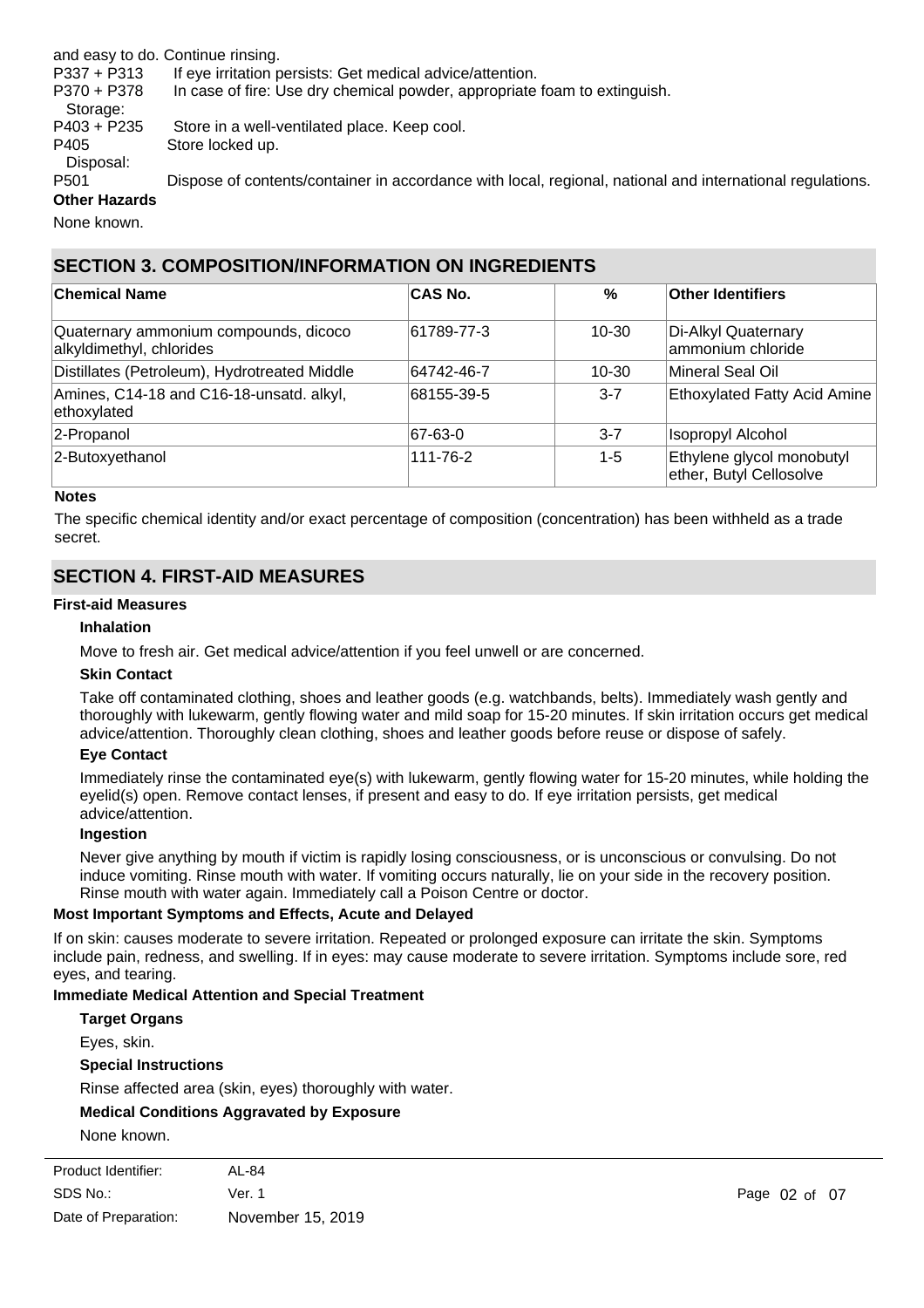# **SECTION 5. FIRE-FIGHTING MEASURES**

### **Extinguishing Media**

## **Suitable Extinguishing Media**

Use alcohol foam, carbon dioxide, water fog, halon, or dry chemical extinguishing media.

### **Unsuitable Extinguishing Media**

None known.

## **Specific Hazards Arising from the Chemical**

Flammable liquid and vapour. Can ignite at room temperature. Releases vapour that can form explosive mixture with air. Product does not sustain combustion per UN SUSTAINED COMBUSTIBILITY TEST prescribed in the Manual of Tests and Criteria, Part III, sub-section 32.5.2. Directing a solid stream of water into a hot burning liquid can cause frothing and spread the fire.

### **Special Protective Equipment and Precautions for Fire-fighters**

Review Section 6 (Accidental Release Measures) for important information on responding to leaks/spills. See Skin Protection in Section 8 (Exposure Controls/Personal Protection) for advice on suitable chemical protective materials.

# **SECTION 6. ACCIDENTAL RELEASE MEASURES**

## **Personal Precautions, Protective Equipment, and Emergency Procedures**

Use the personal protective equipment recommended in Section 8 of this safety data sheet.

### **Environmental Precautions**

Concentrated product: it is good practice to prevent releases into the environment. Do not allow into any sewer, on the ground or into any waterway.

### **Methods and Materials for Containment and Cleaning Up**

Review Section 7 (Handling) of this safety data sheet before proceeding with clean-up.

Small spills or leaks: contain and soak up spill with absorbent that does not react with spilled product. Do NOT use combustible materials such as sawdust. Place used absorbent into suitable, covered, labelled containers for disposal. Large spills or leaks: dike spilled product to prevent runoff. Remove or recover liquid using pumps or vacuum equipment.

Review Section 13 (Disposal Considerations) of this safety data sheet. Contact emergency services and manufacturer/supplier for advice.

### **Other Information**

Report spills to local health, safety and environmental authorities, as required.

# **SECTION 7. HANDLING AND STORAGE**

### **Precautions for Safe Handling**

Do not get in eyes, on skin or on clothing. Only use where there is adequate ventilation. Avoid release to the environment. Eliminate heat and ignition sources such as sparks, open flames, hot surfaces and static discharge. Post "No Smoking" signs. Wear personal protective equipment to avoid direct contact with this chemical. Do NOT smoke in work areas. Thoroughly clean clothing, shoes and leather goods before reuse or dispose of safely. See Section 13 (Disposal Considerations) of this safety data sheet.

### **Conditions for Safe Storage**

Store in an area that is: cool, dry, well-ventilated, out of direct sunlight and away from heat and ignition sources, separate from incompatible materials (see Section 10: Stability and Reactivity). Store in a closed container. Comply with all applicable health and safety regulations, fire and building codes.

# **SECTION 8. EXPOSURE CONTROLS/PERSONAL PROTECTION**

## **Control Parameters**

|                      | <b>ACGIH TLV®</b>     |             | <b>OSHA PEL</b>                |                | <b>AIHA WEEL</b> |            |
|----------------------|-----------------------|-------------|--------------------------------|----------------|------------------|------------|
| <b>Chemical Name</b> | TWA                   | <b>STEL</b> | <b>TWA</b>                     | <b>Ceiling</b> | 8-hr TWA         | <b>TWA</b> |
| 2-Butoxyethanol      | $ 20$ ppm $C$<br>Skin |             | $ 50$ ppm<br><sup>l</sup> Skin |                |                  |            |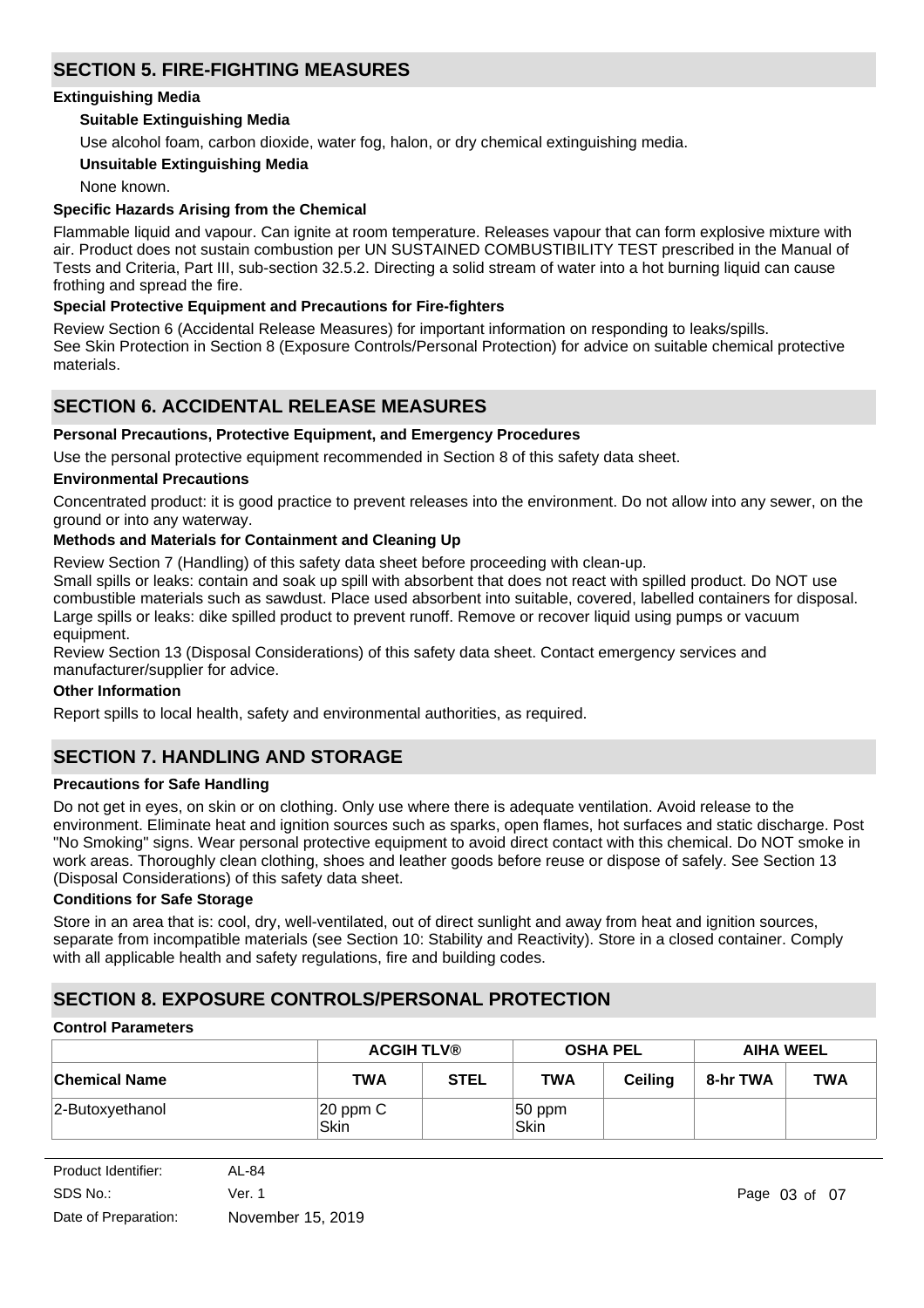| Distillates (Petroleum), Hydrotreated 5 mg/m3<br>Middle |         | $10 \text{ mg/m}$ | $5 \text{ mg/m}$ |  |  |
|---------------------------------------------------------|---------|-------------------|------------------|--|--|
| 2-Propanol                                              | 200 ppm | $ 400$ ppm        |                  |  |  |

## **Appropriate Engineering Controls**

General ventilation is usually adequate. Use local exhaust ventilation, if general ventilation is not adequate to control amount in the air. Provide eyewash and safety shower if contact or splash hazard exists.

### **Individual Protection Measures**

## **Eye/Face Protection**

Wear chemical safety goggles and face shield when contact is possible.

### **Skin Protection**

Wear chemical protective clothing e.g. gloves, aprons, boots. Suitable materials are: latex rubber, butyl rubber.

### **Respiratory Protection**

Not normally required if product is used as directed.

## **SECTION 9. PHYSICAL AND CHEMICAL PROPERTIES**

## **pH** 7 - 9 **Appearance** Pink liquid. **Partition Coefficient, n-Octanol/Water (Log Kow)** Not available **Odour** Cherry **Vapour Pressure** Not available **Odour Threshold** Not available **Vapour Density (air = 1)** Not available **Initial Boiling Point/Range** Not available **Evaporation Rate** Not available **Flash Point** 40 - 50 °C (104 - 122 °F) **Melting Point/Freezing Point** Not available (melting); Not available (freezing) **Relative Density (water = 1)** 0.91 **Upper/Lower Flammability or Explosive Limit** Not applicable (upper); Not applicable (lower) **Solubility** Soluble in water **Auto-ignition Temperature** Not available **Decomposition Temperature** Not available **Viscosity Not available (kinematic) Not available (kinematic) Other Physical Property 1** Product does not sustain combustion per UN SUSTAINED COMBUSTIBILITY TEST prescribed in the Manual of Tests and Criteria, Part III, sub-section 32.5.2. **Basic Physical and Chemical Properties Physical State Liquid Other Information Flammability (solid, gas)** Not available

# **SECTION 10. STABILITY AND REACTIVITY**

| <b>Reactivity</b>                         |                                                                                                 |
|-------------------------------------------|-------------------------------------------------------------------------------------------------|
| None known.                               |                                                                                                 |
| <b>Chemical Stability</b>                 |                                                                                                 |
| Normally stable.                          |                                                                                                 |
| <b>Possibility of Hazardous Reactions</b> |                                                                                                 |
| None known.                               |                                                                                                 |
| <b>Conditions to Avoid</b>                |                                                                                                 |
|                                           | Open flames, sparks, static discharge, heat and other ignition sources. Incompatible materials. |
| Product Identifier:                       | AL-84                                                                                           |

| SDS No.:             | Ver. 1            |
|----------------------|-------------------|
| Date of Preparation: | November 15, 2019 |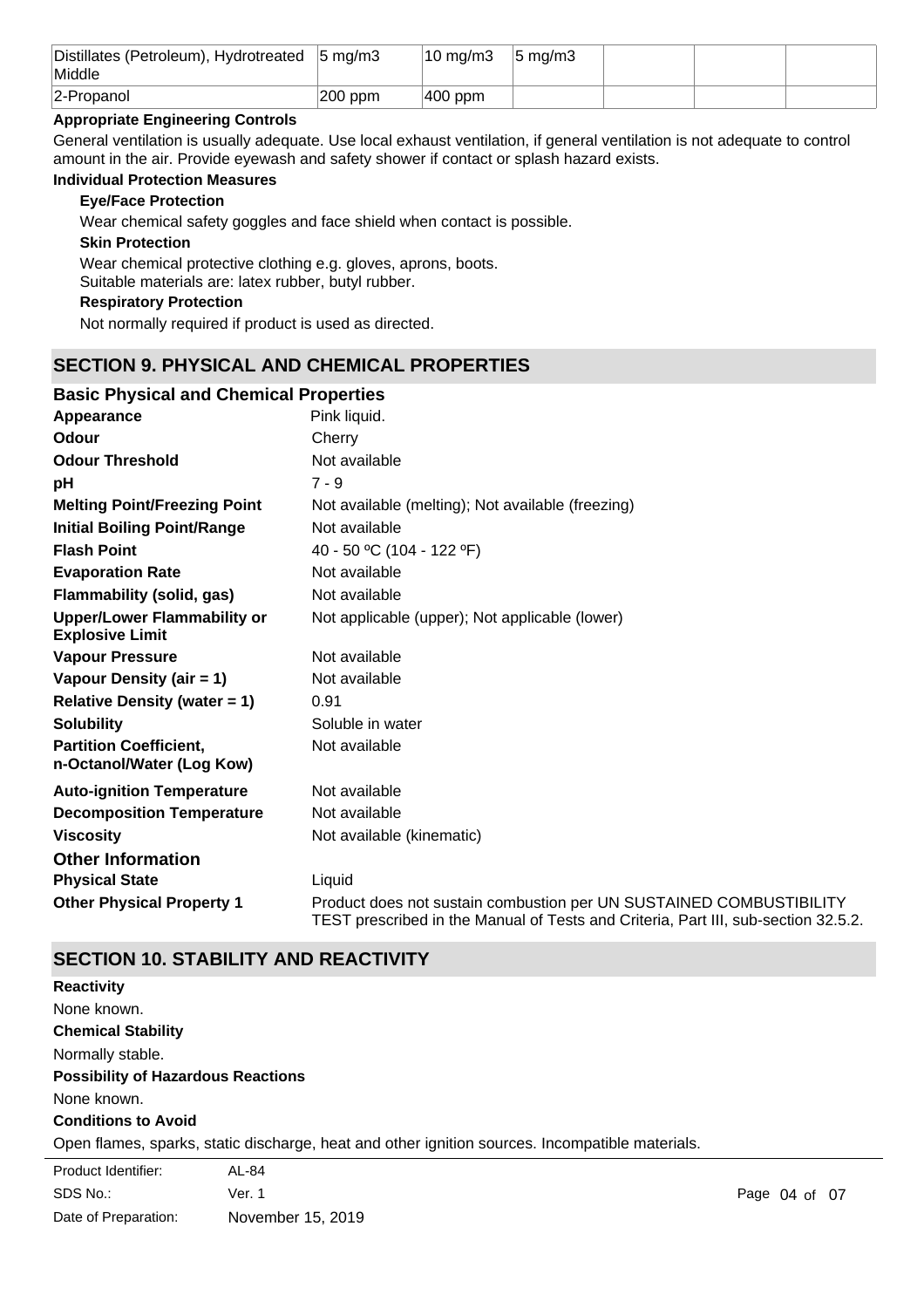## **Incompatible Materials**

Strong oxidizing agents (e.g. perchloric acid), strong reducing agents (e.g. hydrides).

**Hazardous Decomposition Products**

None known.

# **SECTION 11. TOXICOLOGICAL INFORMATION**

## **Likely Routes of Exposure**

Skin contact; eye contact; ingestion; inhalation.

### **Acute Toxicity**

| ∣Chemical Name                                                       | <b>LC50</b>                               | LD50 (oral)           | LD50 (dermal)           |
|----------------------------------------------------------------------|-------------------------------------------|-----------------------|-------------------------|
| 2-Butoxyethanol                                                      | 450 ppm (female rat)<br>(4-hour exposure) | 400-917 mg/kg (rat)   | 220 mg/kg (rabbit)      |
| Quaternary ammonium<br>compounds, dicoco<br>alkyldimethyl, chlorides |                                           | 200-2000 mg/kg (rat)  |                         |
| Distillates (Petroleum),<br><b>Hydrotreated Middle</b>               | $> 10$ mg/L (rat) (4-hour<br>exposure)    | $> 5,000$ mg/kg (rat) | $>$ 2000 mg/kg (rabbit) |
| 2-Propanol                                                           | 72600 mg/m3 (rat) (4-hour<br>exposure)    | 1870 mg/kg (rat)      | 4059 mg/kg (rabbit)     |

## **Skin Corrosion/Irritation**

Human experience shows moderate or severe irritation.

## **Serious Eye Damage/Irritation**

Human experience shows serious eye irritation. May cause reddening and swelling of tissues around the eyes.

## **STOT (Specific Target Organ Toxicity) - Single Exposure**

## **Inhalation**

May cause nose and throat irritation, lung irritation, coughing, headaches.

**Ingestion**

May cause irritation of the mouth, throat and stomach. Symptoms may include nausea, vomiting, stomach cramps and diarrhea.

### **Aspiration Hazard**

May cause lung damage if aspirated based on physical properties (e.g. kinematic viscosity) and chemical family (hydrocarbon).

## **STOT (Specific Target Organ Toxicity) - Repeated Exposure**

Symptoms may include dry, red, cracked skin (dermatitis).

### **Respiratory and/or Skin Sensitization**

### No information was located.

### **Carcinogenicity**

| <b>Chemical Name</b> | <b>IARC</b> | <b>ACGIH®</b> | INTP | <b>OSHA</b> |
|----------------------|-------------|---------------|------|-------------|
| $ 2$ -Butoxyethanol  | ∣Group 3    | A3            |      |             |
| 2-Propanol           | Group 3     |               |      |             |

### **Reproductive Toxicity**

## **Development of Offspring**

Not known to harm the unborn child.

## **Sexual Function and Fertility**

Not known to cause effects on sexual function or fertility.

### **Effects on or via Lactation**

Not known to cause effects on or via lactation.

### **Germ Cell Mutagenicity**

| Product Identifier:  | AL-84             |
|----------------------|-------------------|
| SDS No.:             | Ver. 1            |
| Date of Preparation: | November 15, 2019 |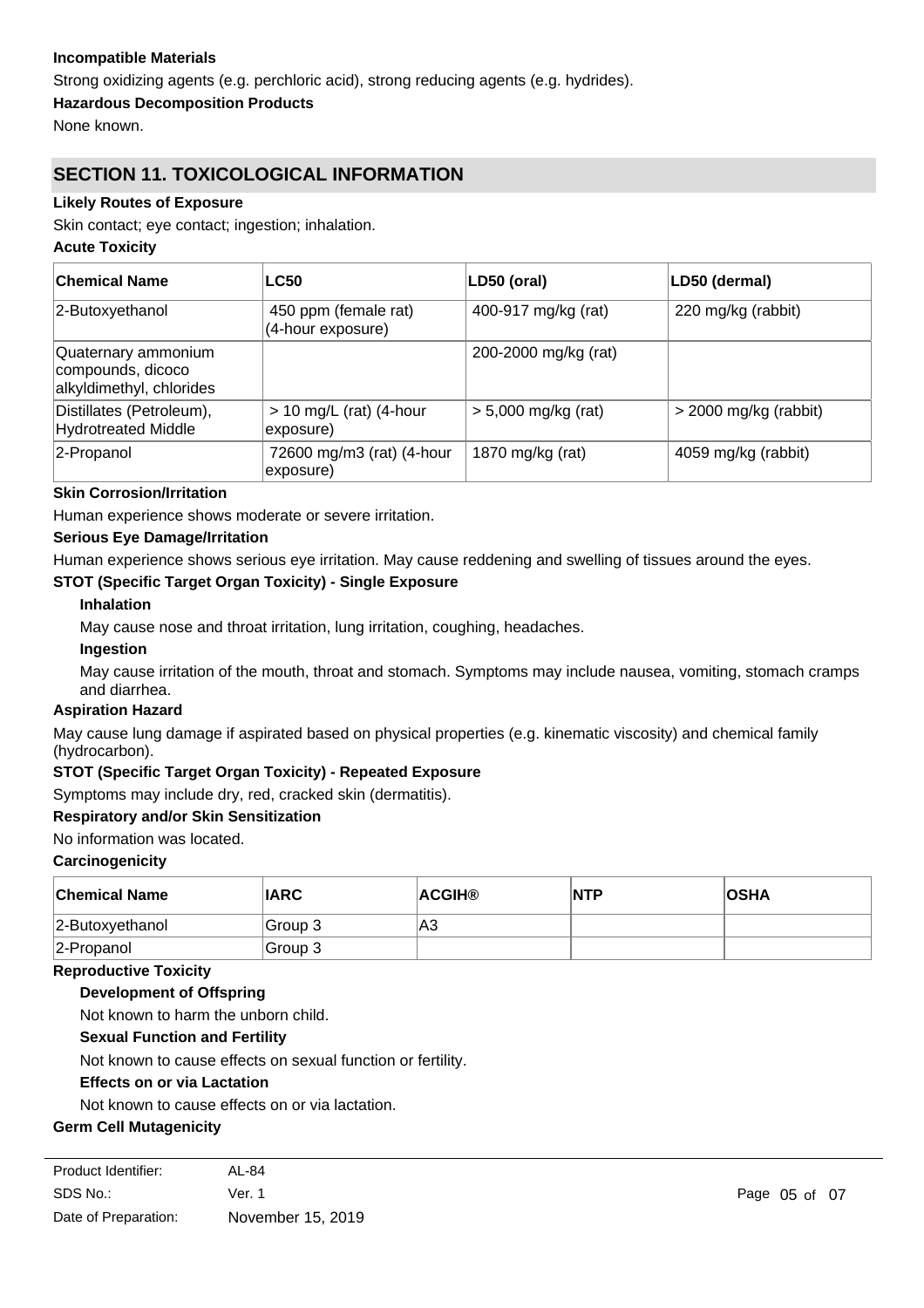# **SECTION 12. ECOLOGICAL INFORMATION**

All components of this product are biodegradable by Regulation (EC) No 648/2004.

### **Toxicity**

### **Acute Aquatic Toxicity**

| <b>Chemical Name</b>                                                 | <b>LC50 Fish</b>                                                               | <b>EC50 Crustacea</b>                                 | <b>ErC50 Aquatic</b><br><b>Plants</b> | ErC50 Algae |
|----------------------------------------------------------------------|--------------------------------------------------------------------------------|-------------------------------------------------------|---------------------------------------|-------------|
| 2-Butoxyethanol                                                      | 1490-2950 mg/L<br>(Lepomis<br>macrochirus<br>(bluegill); 96-hour)              | 1550 mg/L (Daphnia<br>magna (water flea);<br>48-hour) |                                       |             |
| Quaternary ammonium<br>compounds, dicoco<br>alkyldimethyl, chlorides | $0.195$ mg/L<br>(96-hour)                                                      | 0.3 mg/L (Daphnia<br>magna (water flea);<br>48-hour)  |                                       |             |
| 2-Propanol                                                           | 11130 mg/L<br>(Pimephales<br>promelas (fathead<br>minnow); 96-hour;<br>static) | 13299 mg/L<br>Daphnia magna<br>(water flea); 48-hour) |                                       |             |

### **Chronic Aquatic Toxicity**

| <b>Chemical Name</b>                                                 | <b>NOEC Fish</b>                    | EC50 Fish | <b>INOEC Crustacea</b>                                              | <b>IEC50 Crustacea</b> |
|----------------------------------------------------------------------|-------------------------------------|-----------|---------------------------------------------------------------------|------------------------|
| 2-Butoxyethanol                                                      | > 100 mg/L (21-day;<br>semi-static) |           | > 100 mg/L (Daphnia)<br>magna (water flea);<br>21-day; semi-static) |                        |
| Quaternary ammonium<br>compounds, dicoco<br>alkyldimethyl, chlorides |                                     |           | 0.15 mg/L (Daphnia<br>magna (water flea);<br>$ 21$ -day)            |                        |

## **Persistence and Degradability**

(2-Butoxyethanol) Degrades rapidly based on quantitative tests. Biodegradable as per OECD 301E tests for ready biodegradability.

# **SECTION 13. DISPOSAL CONSIDERATIONS**

## **Disposal Methods**

Review federal, state/provincial, and local government requirements prior to disposal.

# **SECTION 14. TRANSPORT INFORMATION**

Not regulated under Canadian TDG Regulations. Not regulated under US DOT Regulations.

**Special Precautions** Not applicable

**for User**

## **Transport in Bulk According to Annex II of MARPOL 73/78 and the IBC Code**

Not applicable

# **SECTION 15. REGULATORY INFORMATION**

## **Safety, Health and Environmental Regulations**

### **Canada**

## **Domestic Substances List (DSL) / Non-Domestic Substances List (NDSL)**

All ingredients are listed on the DSL/NDSL.

# **USA**

| AL-84             |
|-------------------|
| Ver. 1            |
| November 15, 2019 |
|                   |